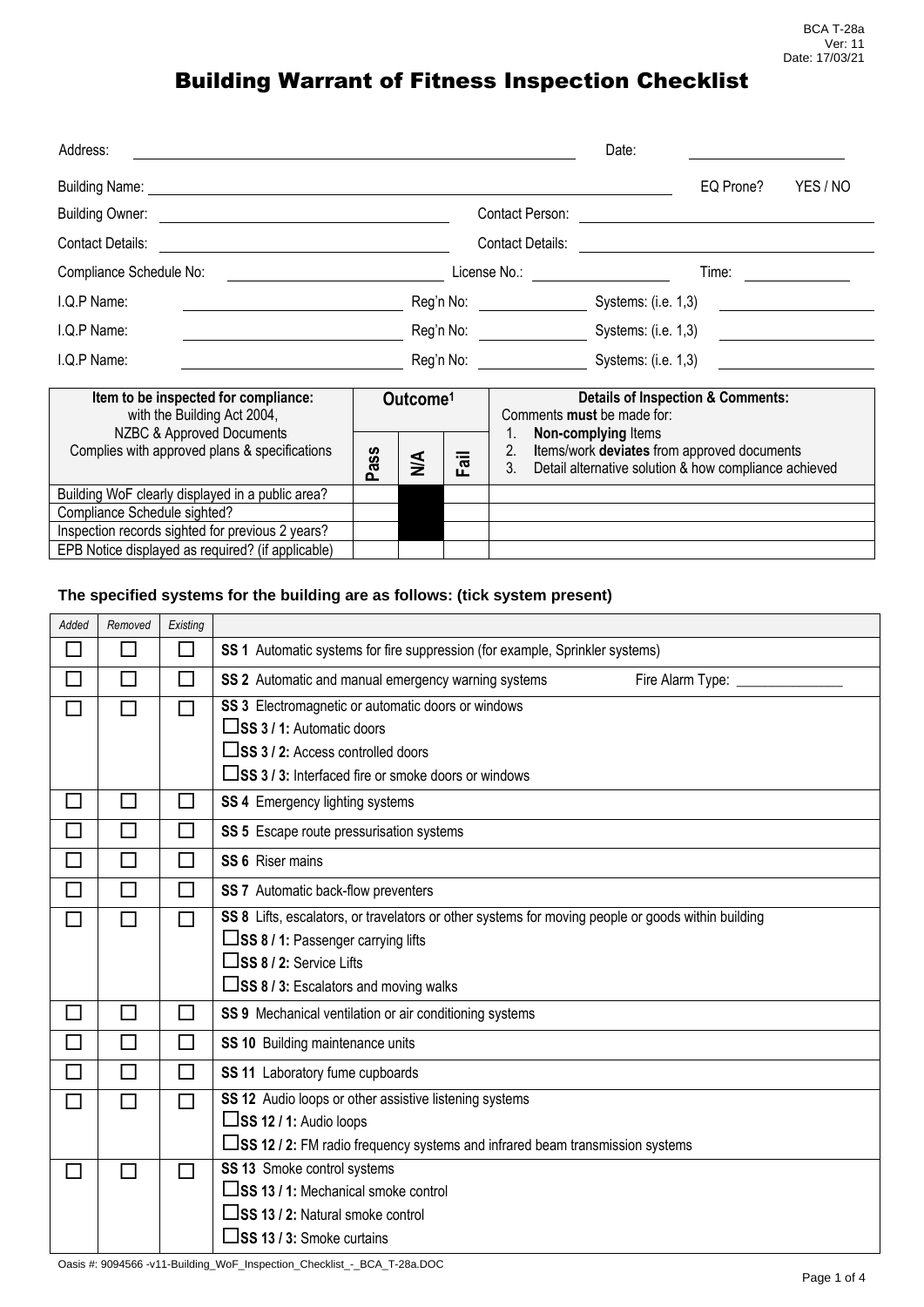| Added      | Removed                   | Existing |                                                                                                            |
|------------|---------------------------|----------|------------------------------------------------------------------------------------------------------------|
|            |                           |          | SS 14 Emergency power systems for, or signs relating to, a system or feature specified in any clauses.1-13 |
|            |                           |          | $\square$ SS 14 / 1: Emergency power systems                                                               |
|            |                           |          | $\square$ SS 14 / 2: Signs                                                                                 |
|            |                           |          | SS 15 Other fire safety systems and features                                                               |
|            |                           |          | $\square$ SS 15 / 1: Systems for communicating spoken information intended to facilitate evacuation        |
|            |                           |          | $\square$ SS 15 / 2: Final exits                                                                           |
|            |                           |          | $\square$ SS 15 / 3: Fire separations                                                                      |
|            |                           |          | □SS 15 / 4: Signs for communicating information intended to facilitate evacuation                          |
|            |                           |          | $\square$ SS 15 / 5: Smoke separations                                                                     |
|            |                           |          | SS16 Cable cars                                                                                            |
|            |                           |          |                                                                                                            |
| Use Group: |                           |          |                                                                                                            |
|            | <b>Maximum Occupants:</b> |          |                                                                                                            |

| Notes: |  |
|--------|--|
|        |  |
|        |  |
|        |  |
|        |  |
|        |  |
|        |  |
|        |  |
|        |  |
|        |  |
|        |  |
|        |  |
|        |  |
|        |  |
|        |  |
|        |  |
|        |  |
|        |  |
|        |  |
|        |  |
|        |  |
|        |  |
|        |  |
|        |  |
|        |  |
|        |  |